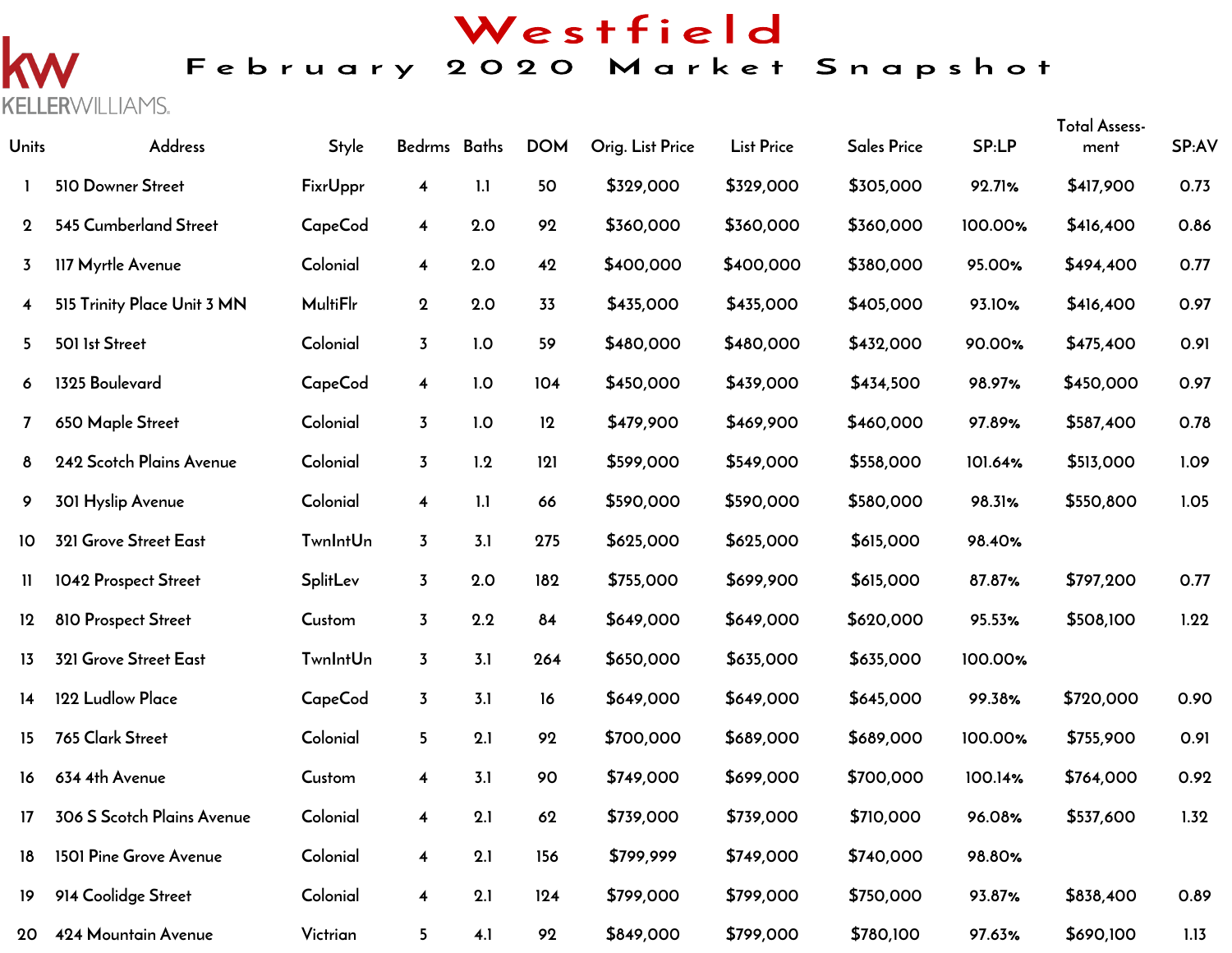# Westfield

## February 2020 Market Snapshot

**KELLER**WILLIAMS.

| <b>Units</b> | Address              | <b>Style</b> | Bedrms Baths            |     | <b>DOM</b> | Orig. List Price | <b>List Price</b> | <b>Sales Price</b> | SP:LP  | Total Assess-<br>ment | SP:AV |
|--------------|----------------------|--------------|-------------------------|-----|------------|------------------|-------------------|--------------------|--------|-----------------------|-------|
| 21           | 907 Grandview Avenue | Colonial     | $\overline{\mathbf{4}}$ | 2.1 | 179        | \$849,000        | \$849,000         | \$830,000          | 97.76% | \$389,000             | 2.13  |
| 22           | 529 Kimball Turn     | Colonial     | 5 <sup>1</sup>          | 3.2 | 124        | \$1,100,000      | \$1,100,000       | \$1,040,000        | 94.55% | \$890,800             | 1.17  |
| 23           | 9 Stanley Oval       | Colonial     | $\overline{\mathbf{4}}$ | 3.1 | 70         | \$1,175,000      | \$1,095,000       | \$1,090,000        | 99.54% | \$1,132,100           | 0.96  |
| 24           | 645 Hillcrest Avenue | Colonial     | 5                       | 4.1 |            | \$1,199,000      | \$1,199,000       | \$1,188,000        | 99.08% |                       |       |
| 25           | 13 Sandy Hill Road   | Colonial     | 5                       | 6.0 | 244        | \$1,295,000      | \$1,295,000       | \$1,200,000        | 92.66% |                       |       |
| 26           | 15 Bell Drive        | Colonial     | 6                       | 5.0 | 84         | \$1,349,999      | \$1,349,999       | \$1,310,000        | 97.04% |                       |       |
| 27           | 933 Coolidge Street  | Colonial     | 6                       | 6.1 | 45         | \$1,599,900      | \$1,599,900       | \$1,585,000        | 99.07% |                       |       |
|              | <b>AVERAGE</b>       |              |                         |     | 102        | \$764,993        | \$750,804         | \$728,022          | 96.85% |                       | 1.02  |

| <i>Active</i> Listings in Westfield |           |
|-------------------------------------|-----------|
| Number of Units:                    | 130       |
| Average List Price:                 | \$982,385 |
| Average Days on Market:             | 68        |
|                                     |           |

| <i>"Under Contract"</i> Listings in Westfield |           |
|-----------------------------------------------|-----------|
| Number of Units:                              | 80        |
| <b>Average List Price:</b>                    | \$859,085 |
| Average Days on Market:                       | 51        |
|                                               |           |